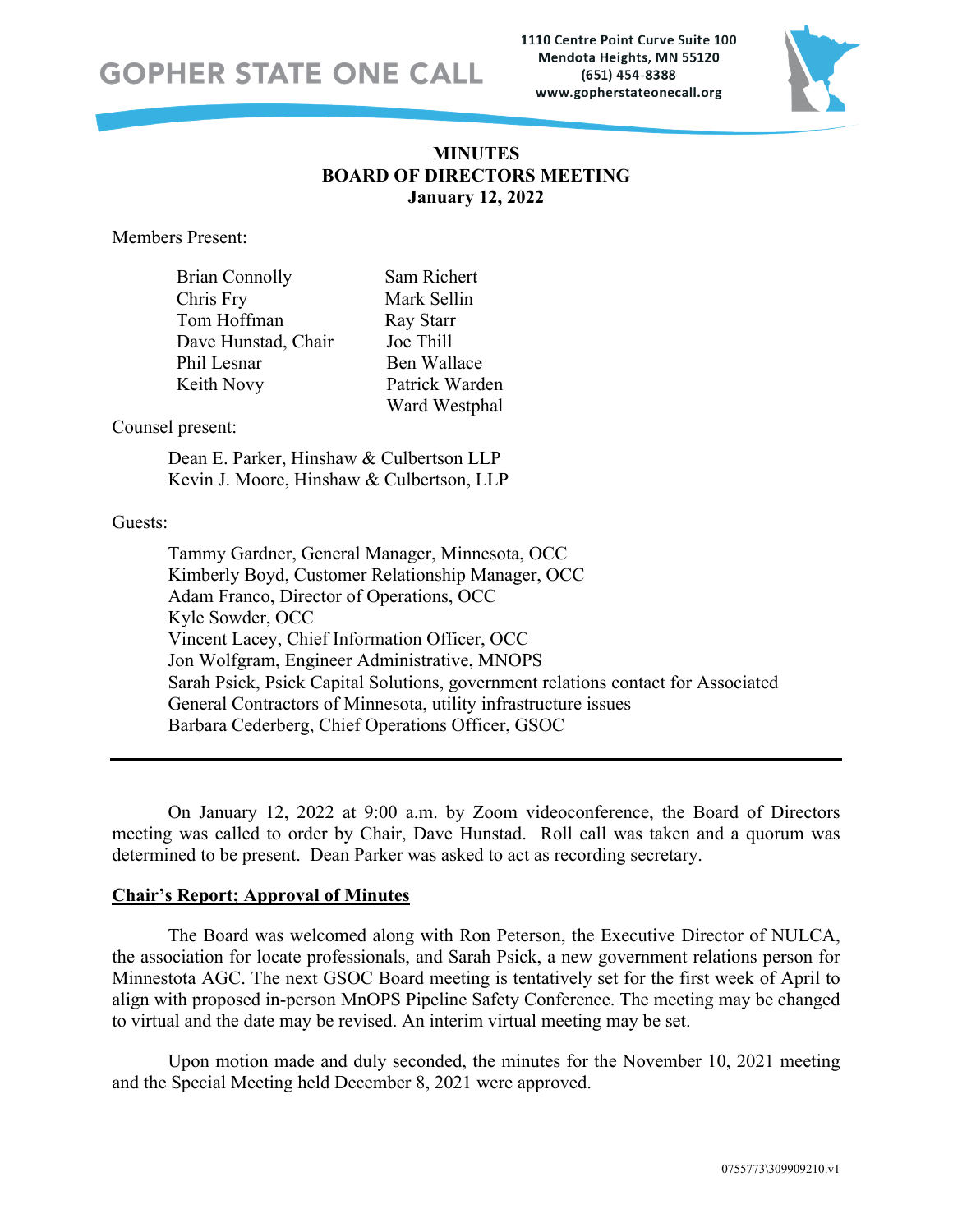



## **Infrastructure Protection Coalition (IPC) 811 Industry Study**

Ron Peterson told the Board that several major failures of the overall underground locate damage prevention processes led various members of the coalition to conclude that there needs to be some additional discussion and then changes to the overall process. NULCA was asked to participate in the coalition which also consists of a number of contractor trade associations. The full report covers all 50 states as well as a nationwide summary and is extensive. Ron Peterson acknowledged there are errors in the report. In particular, does not agree with the characterization of Minnesota of being in the lower quartile of States concerning damage prevention issues. He believes the Minnesota One Call law and enforcement process is one of the better States. Nevertheless, there are issues causing substantial losses that do need to be addressed. He hopes that the study will foster discussion of some of these issues.

He understands this study was intended to be an organic document that would be revised as additional input was given. Barbara Cederberg indicated that she understood from the producer of the study that no further revision would be made unless there was additional funding.

## **COO Report**

Barbara Cederberg provided a quick update of 2021 notification center performance. There were 918,814 total tickets, a 2.4% decrease from 2020. The reduction in homeowner tickets accounted for most of the decrease. The percentage of tickets submitted online increased again to 83.8%, a new record.

She described several major awareness projects which will continue in 2022. GSOC will continue its education initiative regarding meet tickets. GSOC will also continue to explore whether appropriate excavator damage prevention videos might be incorporated into its awareness efforts. Industry specific initiatives will be initiating with the landscaping industry and continued with the design engineering industry, with the assistance of Board members. Finally, GSOC will continue its efforts in developing data visualization tools for general use and for specific stakeholder use to help analyze ticket data.

The Underground Utilities Mapping Project Team (UUMPT) continued its work. A presentation at the CGA conference in October was very well received. The team will also present at the Global Excavation Safety Conference in early March. A prototype of a proof of concept system is in development. The prototype will use a portion of the City of Glencoe, Minnesota to demonstrate how it might work.

Overall, call center performance is at an all time high in terms of many of the metrics typically used to measure quality of service to stakeholders, such as average speed of answer, lack of abandoned calls and overall speed of processing tickets. There was also very little down time of the system during 2021.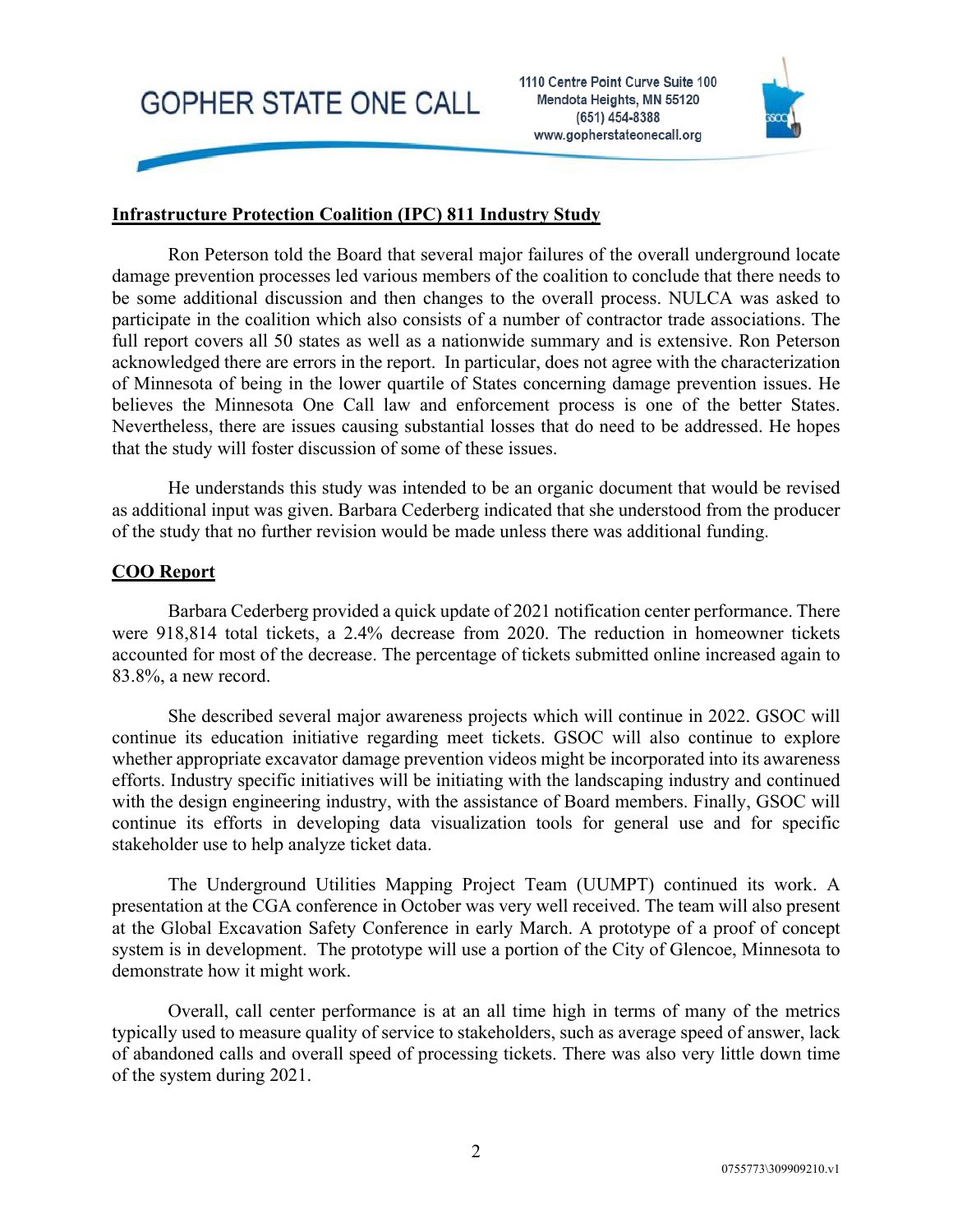# **GOPHER STATE ONE CALL**

1110 Centre Point Curve Suite 100 Mendota Heights, MN 55120 (651) 454-8388 www.gopherstateonecall.org



# **MnOPS Update**

Jon Wolfgram advised the Board that MnOPS is exploring holding the 2022 Pipeline Safety Conference in person. It is currently tentatively scheduled for April 5-7 at Breezy Point Resort. Damage data is available for Q3 of 2021 on the MnOPS website. MnOPS is currently in the process of analyzing Q4 2021 data. Finally, he noted MnOPS had received complaints regarding the applicability of meet tickets. MnOPS is working to provide further education on meets and is developing an alert notice.

#### **OCC Report; Website Data Visualization Tool**

Barbara Cederberg introduced Kyle Sowder of OCC. Kyle then led a demonstration of a new data visualization tool that will shortly be available on GSOC website. The tool allows one to quickly see ticket volumes Statewide and by County over a period that can be selected and allows the data be called up by ticket type. The information will be updated daily and the hope is that stakeholders will develop uses for this information in making decisions that will help improve damage prevention. Kyle encouraged input from the Board and from stakeholders at large once they have a chance to experiment using the new feature. Keith Novy commented that this is a step in the right direction and is interested to see this feature implemented.

Given the time, Dave Hunstad requested that the remainder of OCC's report be deferred to the next meeting.

#### **Summary of Board Elections**

After some discussion, upon respective motions duly made and seconded, the Board voted for the following directors, officers and committee appointments:

#### **Members of Board**

| <b>Brian Connolly</b> | Sam Richert   |
|-----------------------|---------------|
| Chris Fry             | Mark Sellin   |
| Tom Hoffman           | Jim Smith     |
| Dave Hunstad          | Ray Starr     |
| Phil Lesnar           | Joe Thill     |
| Dan Munthe            | Ben Wallace   |
| Keith Novy            | Pat Warden    |
| Jason Ponciano        | Ward Westphal |

## **Officers**

Chair/President – Dave Hunstad Vice-Chair – Keith Novy Treasurer – Pat Warden Secretary – Ward Westphal